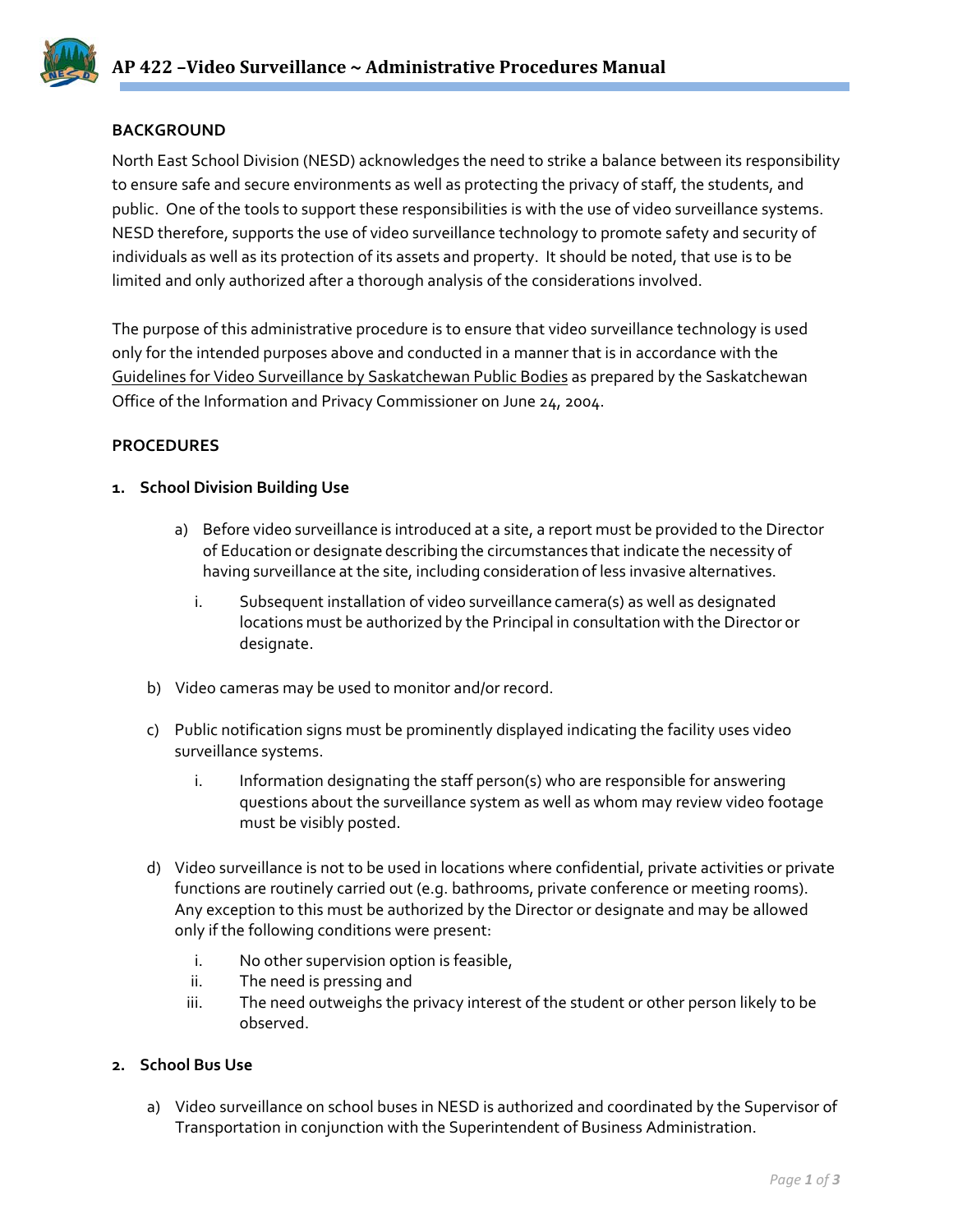- b) Video cameras may be used to monitor and/or record.
- c) Public notification signs must be prominently displayed indicating the bus uses video surveillance.
	- i. Information designating the division staff person(s) who are responsible for answering questions about the surveillance system as well as whom may review video footage must be made available upon request.

# **3. Security**

- a) Video surveillance systems will be installed and maintained only by a designated NESD staff member or agent of North East School Division. Only these staff members shall handle the cameras or digital recordings.
- b) Digital recordings shall be stored in a locked filing cabinet or other area to which students, unauthorized persons and the public do not normally have access. When stored on a computer digital recordings shall be stored on machines with restricted access.
- c) Digital recordings may never be publicly viewed or distributed in any other fashion except as provided by this administrative procedure and any applicable legislation.

### **4. Viewing of Recordings**

- a) Access to view recordings shall be authorized to NESD employees or individuals authorized by the NESD privacy officer only. These individuals may include:
	- i. The Principal or individual authorizing camera installation
	- ii. Parents and/or students (subject to article 4.c below)
	- iii. NESD staff or third party organizations with a direct involvement with a specific recording and is authorized by the Director of Education or designate
	- iv. Staff members or agents responsible for the technical operations of the system (for technical purposes only)
- b) If an employee or student is facing any disciplinary action, he/she may authorize his/her union representative or other advocate to also view the recording.
- c) Parents or guardians requesting to view a segment of a recording that includes their child/children may do so if it does not unduly interfere with the student's privacy rights.
	- i. Students may view segments of a recording relating to themselves if they are capable to exercising their own access to information rights underthe Local Authority Freedom of Information and Protection of Privacy Act.
	- ii. Students, parents or legalguardian viewing must be done in the presence of the Principal or designated transportation authority. A student, parent or guardian has the right to request an advocate to be present.